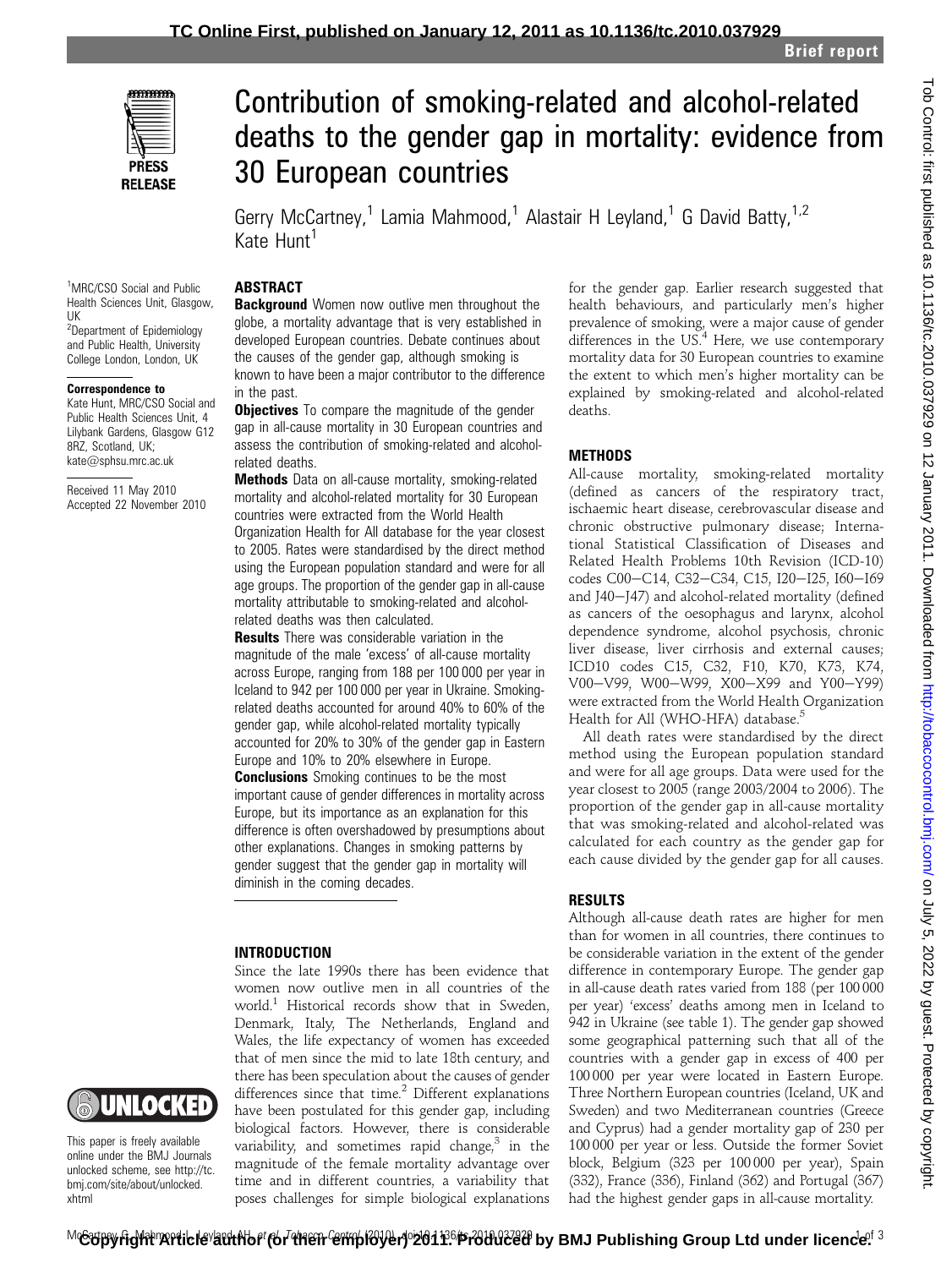|                       | *All cause<br>mortalitv<br>gap | Male<br>alcohol-<br>related<br>mortality | Female<br>alcohol-<br>related<br>mortalitv | **Gender<br>gap<br>alcohol-<br>related<br>mortality | Male<br>smoking-<br>related<br>mortalitv | Female<br>smoking-<br>related<br>mortality | Gender<br>gap<br>smokina-<br>related<br>mortality | Year of<br>data<br>origin | 0% | % of mortality gender<br>gap attributable to:<br>■Alcohol ■Smoking<br>40% | 80% |
|-----------------------|--------------------------------|------------------------------------------|--------------------------------------------|-----------------------------------------------------|------------------------------------------|--------------------------------------------|---------------------------------------------------|---------------------------|----|---------------------------------------------------------------------------|-----|
| Iceland               | 188                            | 59                                       | 30                                         | 29                                                  | 255                                      | 158                                        | 97                                                | 2005                      |    |                                                                           |     |
| United Kingdom        | 225                            | 74                                       | 32                                         | 42                                                  | 319                                      | 187                                        | 132                                               | 2005                      |    | $\mathbf{I}$                                                              |     |
| Sweden                | 228                            | 74                                       | 31                                         | 43                                                  | 256                                      | 149                                        | 106                                               | 2005                      |    |                                                                           |     |
| Cyprus                | 229                            | 78                                       | 40                                         | 38                                                  | 228                                      | 120                                        | 107                                               | 2005                      |    |                                                                           |     |
| Greece                | 230                            | 67                                       | 18                                         | 49                                                  | 297                                      | 167                                        | 130                                               | 2005                      |    |                                                                           |     |
| Malta                 | 234                            | 52                                       | 22                                         | 30                                                  | 366                                      | 193                                        | 173                                               | 2005                      |    |                                                                           |     |
| Switzerland           | 245                            | 74                                       | 30                                         | 44                                                  | 225                                      | 107                                        | 118                                               | 2005                      |    |                                                                           |     |
| Norway                | 252                            | 74                                       | 32                                         | 43                                                  | 254                                      | 140                                        | 114                                               | 2005                      |    |                                                                           |     |
| Ireland               | 257                            | 78                                       | 30                                         | 48                                                  | 315                                      | 175                                        | 141                                               | 2005                      |    |                                                                           |     |
| Denmark               | 260                            | 105                                      | 40                                         | 65                                                  | 290                                      | 189                                        | 101                                               | 2005                      |    |                                                                           |     |
| Netherlands           | 261                            | 59                                       | 26                                         | 32                                                  | 264                                      | 134                                        | 130                                               | 2005                      |    |                                                                           |     |
| Luxembourg            | 288                            | 95                                       | 38                                         | 57                                                  | 263                                      | 128                                        | 135                                               | 2005                      |    |                                                                           |     |
| Germany               | 289                            | 86                                       | 31                                         | 55                                                  | 297                                      | 153                                        | 144                                               | 2005                      |    |                                                                           |     |
| Austria               | 292                            | 110                                      | 34                                         | 76                                                  | 293                                      | 156                                        | 137                                               | 2005                      |    |                                                                           |     |
| Italy                 | 299                            | 74                                       | 27                                         | 46                                                  | 291                                      | 137                                        | 155                                               | 2003                      |    |                                                                           |     |
| Belgium               | 323                            | 101                                      | 40                                         | 61                                                  | 296                                      | 128                                        | 169                                               | 2004                      |    |                                                                           |     |
| Spain                 | 332                            | 80                                       | 22                                         | 58                                                  | 264                                      | 96                                         | 168                                               | 2005                      |    |                                                                           |     |
| France                | 336                            | 107                                      | 39                                         | 68                                                  | 202                                      | 75                                         | 128                                               | 2005                      |    |                                                                           |     |
| Finland               | 362                            | 144                                      | 47                                         | 96                                                  | 346                                      | 166                                        | 179                                               | 2005                      |    |                                                                           |     |
| Portugal              | 367                            | 115                                      | 32                                         | 83                                                  | 310                                      | 171                                        | 140                                               | 2003                      |    |                                                                           |     |
| <b>Czech Republic</b> | 420                            | 125                                      | 41                                         | 84                                                  | 481                                      | 269                                        | 211                                               | 2005                      |    |                                                                           |     |
| Romania               | 492                            | 170                                      | 57                                         | 113                                                 | 648                                      | 398                                        | 250                                               | 2005                      |    |                                                                           |     |
| Bulgaria              | 540                            | 118                                      | 27                                         | 91                                                  | 558                                      | 311                                        | 246                                               | 2005                      |    |                                                                           |     |
| Poland                | 551                            | 150                                      | 36                                         | 113                                                 | 418                                      | 187                                        | 230                                               | 2005                      |    |                                                                           |     |
| Slovakia              | 560                            | 153                                      | 38                                         | 115                                                 | 570                                      | 304                                        | 267                                               | 2005                      |    |                                                                           |     |
| Hungary               | 619                            | 211                                      | 62                                         | 150                                                 | 685                                      | 354                                        | 332                                               | 2005                      |    |                                                                           |     |
| Estonia               | 783                            | 274                                      | 68                                         | 206                                                 | 668                                      | 317                                        | 351                                               | 2005                      |    |                                                                           |     |
| Latvia                | 833                            | 265                                      | 69                                         | 196                                                 | 781                                      | 379                                        | 402                                               | 2005                      |    |                                                                           |     |
| Lithuania             | 833                            | 329                                      | 76                                         | 253                                                 | 781                                      | 398                                        | 383                                               | 2005                      |    |                                                                           |     |
| Ukraine               | 942                            | 317                                      | 77                                         | 240                                                 | 1081                                     | 586                                        | 495                                               | 2004                      |    |                                                                           |     |

Table 1 The proportion of the gender gap in mortality related to alcohol and smoking ordered by the allcause mortality gender gap  $(2003-2005)$ 

\*All mortality rates are deaths per 100,000 population per year.

\*\*All gender gaps are calculated by subtracting the female from the male rate.

There was a fivefold difference between the countries with the lowest (Iceland: 97 per 100 000) and highest (Ukraine: 495 per 100 000) gender gap in smoking-related deaths. Despite this variation, smoking-related deaths accounted for between 40% and 60% of the gender gap in all countries except Denmark (39%), Portugal (38%) and France (38%), where smoking-related deaths accounted for a slightly lower proportion, and Malta (74%), where smoking-related deaths accounted for a higher proportion (see table 1). Smoking-related mortality was high in men and women in Eastern European countries where the absolute difference in the gap was also high.

There was an eightfold difference between the countries with the lowest (Iceland: 29 per 100 000) and highest (Lithuania: 253 per 100 000) gender gap in alcohol-related deaths. As expected, $6$ alcohol-related deaths were particularly high in men in the Eastern European countries (where the rates for women were also high in comparison with other European countries). Alcohol-related deaths also accounted for a substantial proportion of the gender gap in all-cause mortality (typically for around 20%), although the proportion tended to be higher in Eastern Europe. Despite large gender differences in alcohol consumption across societies and the huge variation in alcoholrelated deaths across Europe, the contribution of smokingrelated mortality to the gender gap in all-cause mortality was greater than that for alcohol-related mortality in all countries examined (see table 1).

# DISCUSSION

Mortality is higher in men than women across Europe, but there is considerable variation in the magnitude of this gap (from an 'excess' of 188 deaths per 100 000 per year in Iceland to 942 per 100 000 per year in Ukraine). Smoking-related deaths accounted for around 40% to 60% of the gender gap, while alcohol-related mortality typically accounted for around 20% of the gender gap. The range in the contribution of smoking-related deaths reflects gender differences in the uptake of smoking by gender in earlier decades.<sup>7</sup>

The strengths of this analysis are the use of best available data from the WHO (who endeavour to quality assure the data) and the inclusion of most large European countries (with the exception of Turkey). There are, however, also some limitations to consider. First, alcohol and tobacco use contribute to some shared causes of mortality and morbidity and so any division into alcohol-related and smoking-related causes will underestimate the scope of influence of each on mortality. For example, liver cancer has been linked with excessive alcohol consumption for some time, but more recently smoking has been also shown to be associated with this malignancy. Similarly, tobacco and alcohol consumption contribute to the development of cancers of the aerodigestive tract.<sup>8</sup> This is the rationale behind 'Peto's method' of benchmarking smoking-related deaths within each country against lung cancer deaths, $9$  as one method of estimating smoking related deaths. The WHO's definitions